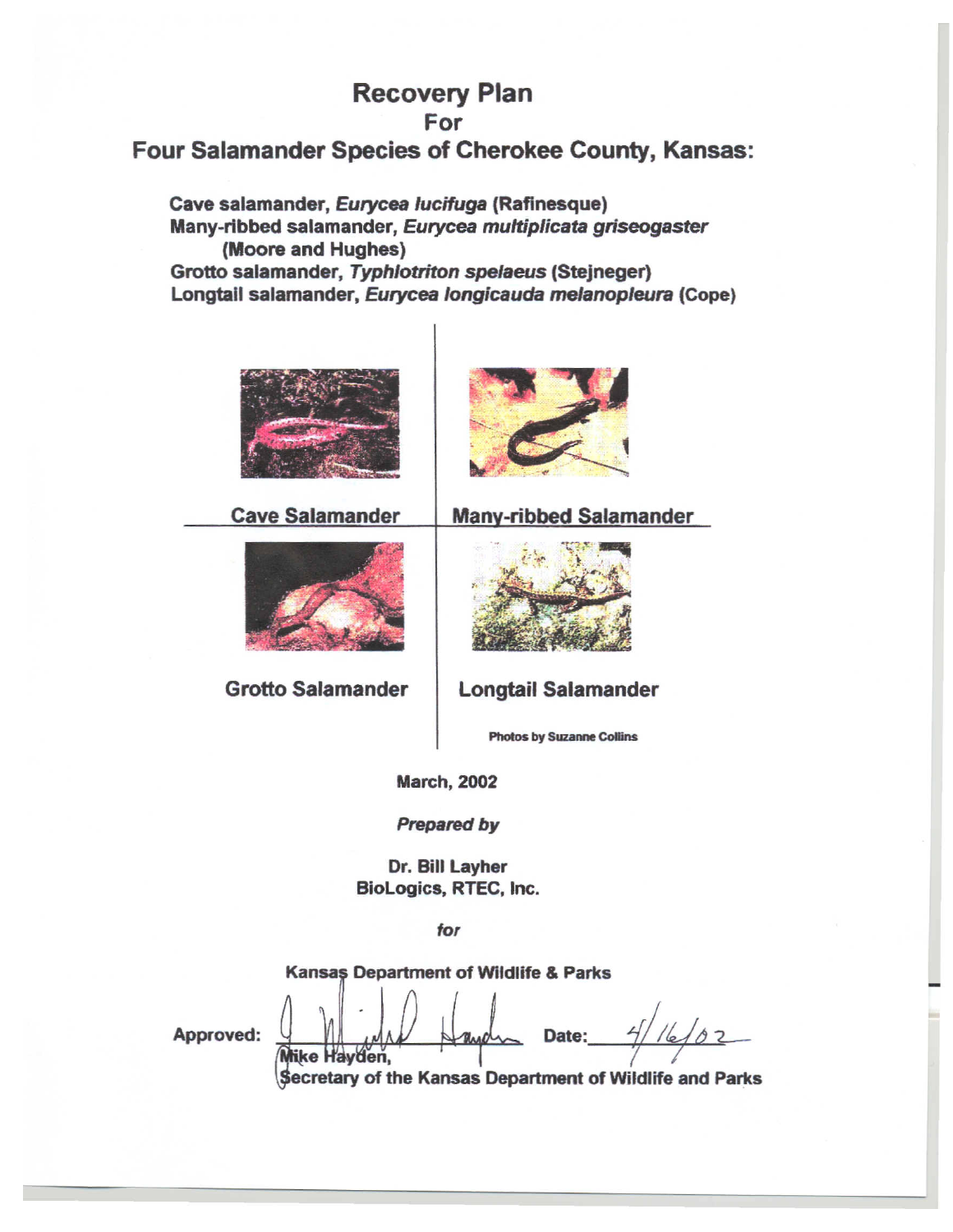# Table of Contents

| I.   |                |                                                                                 |  |
|------|----------------|---------------------------------------------------------------------------------|--|
| Π.   |                |                                                                                 |  |
|      | A.             | 1.<br>2.<br>3.<br>4.<br>5.<br>6.                                                |  |
|      | <b>B.</b>      | Many Ribbed Salamander, Eurycea multiplicata geiseogaster 3<br>1.<br>2.         |  |
|      | $\mathsf{C}$ . | Grotto Salamander, Typlotriton spealaeus Stejneger 4<br>1.<br>2.                |  |
|      | D.             | Long-tailed Salamander Eurycea longicauda melanopleura Cope 5<br>1.<br>2.<br>3. |  |
| III. |                |                                                                                 |  |
| IV.  |                |                                                                                 |  |
| V.   |                |                                                                                 |  |
|      | A.             |                                                                                 |  |
|      | <b>B.</b>      | <b>State</b><br>1.<br>2.                                                        |  |
| IV.  |                |                                                                                 |  |
|      | A.             |                                                                                 |  |
|      |                | 1.                                                                              |  |
|      | <b>B.</b>      | Management Activities for Maintaining Species Populations                       |  |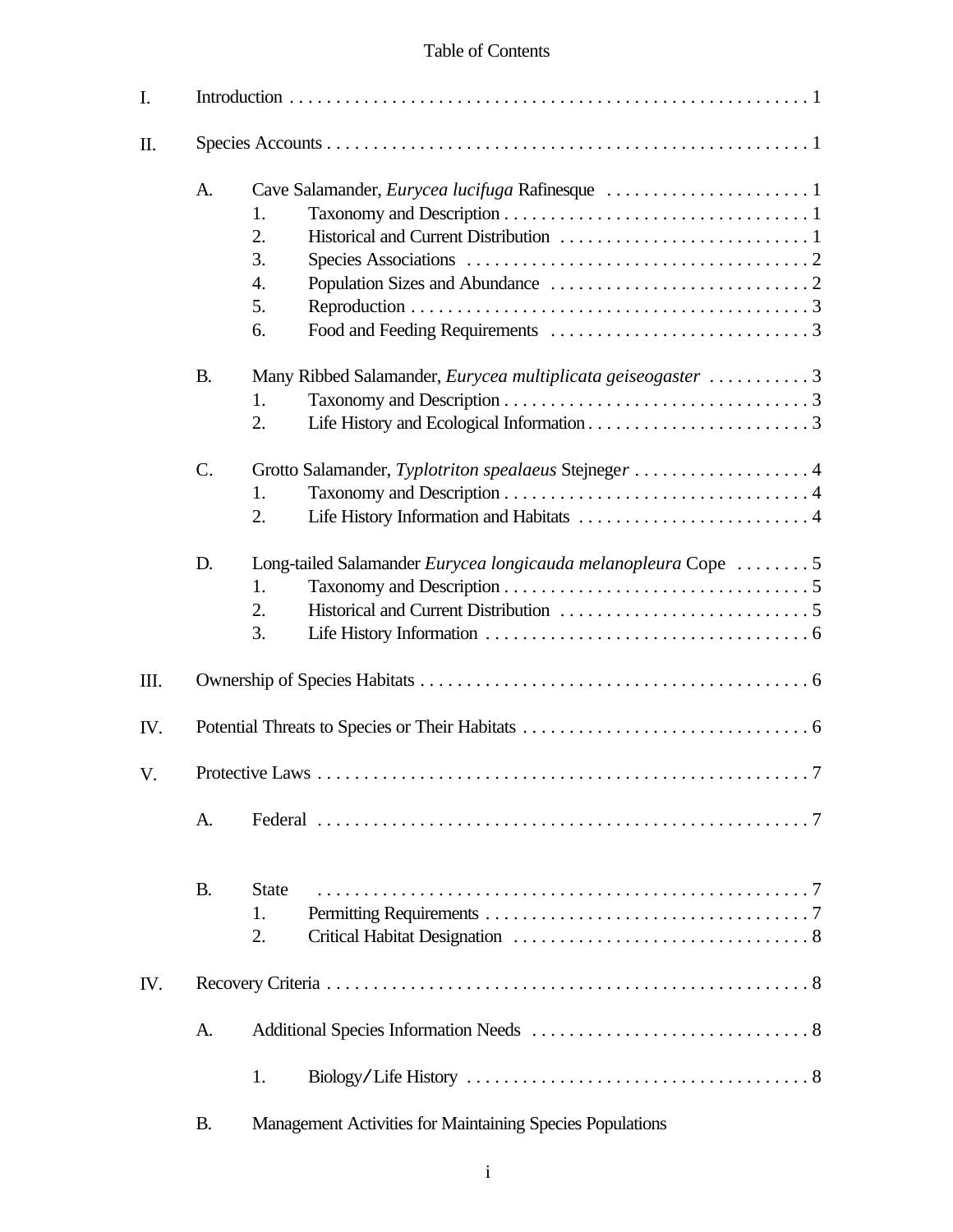| C.        | Information and Educational Programs for Public and Private Lands  10     |
|-----------|---------------------------------------------------------------------------|
| D.        |                                                                           |
|           | <i>Eurycea multiplacata</i> (Moore and Hughes), many-ribbed salamander 11 |
|           |                                                                           |
|           | Typholtriton spelaeus (Stejneger), grotton salamander 11                  |
|           | Eurycea longicauda melanopleurus (Cope), long-tailed salamander  11       |
| VII.      |                                                                           |
| Table 1.  | Locations of collections in Kansas of four salamander species 13          |
| Figure 1. | Distribution of E. lucifuga, E. multiplicata, E. longicauda, and          |
|           |                                                                           |
| Figure 2. | Known collection sites of the cave salamander, <i>Eurycea lucifuga</i>    |
|           |                                                                           |
| Figure 3. | Known collection sites of the many-ribbed salamander, <i>Eurycea</i>      |
|           |                                                                           |
| Figure 4. | Known collection sites of the grotto salamander, Typhlotriton             |
|           | spelaeus Stejneger, in Cherokee County, Kansas  14                        |
| Figure 5. | Known collection sites of the longtail salamander, <i>Eurycea</i>         |
|           |                                                                           |
|           |                                                                           |
|           |                                                                           |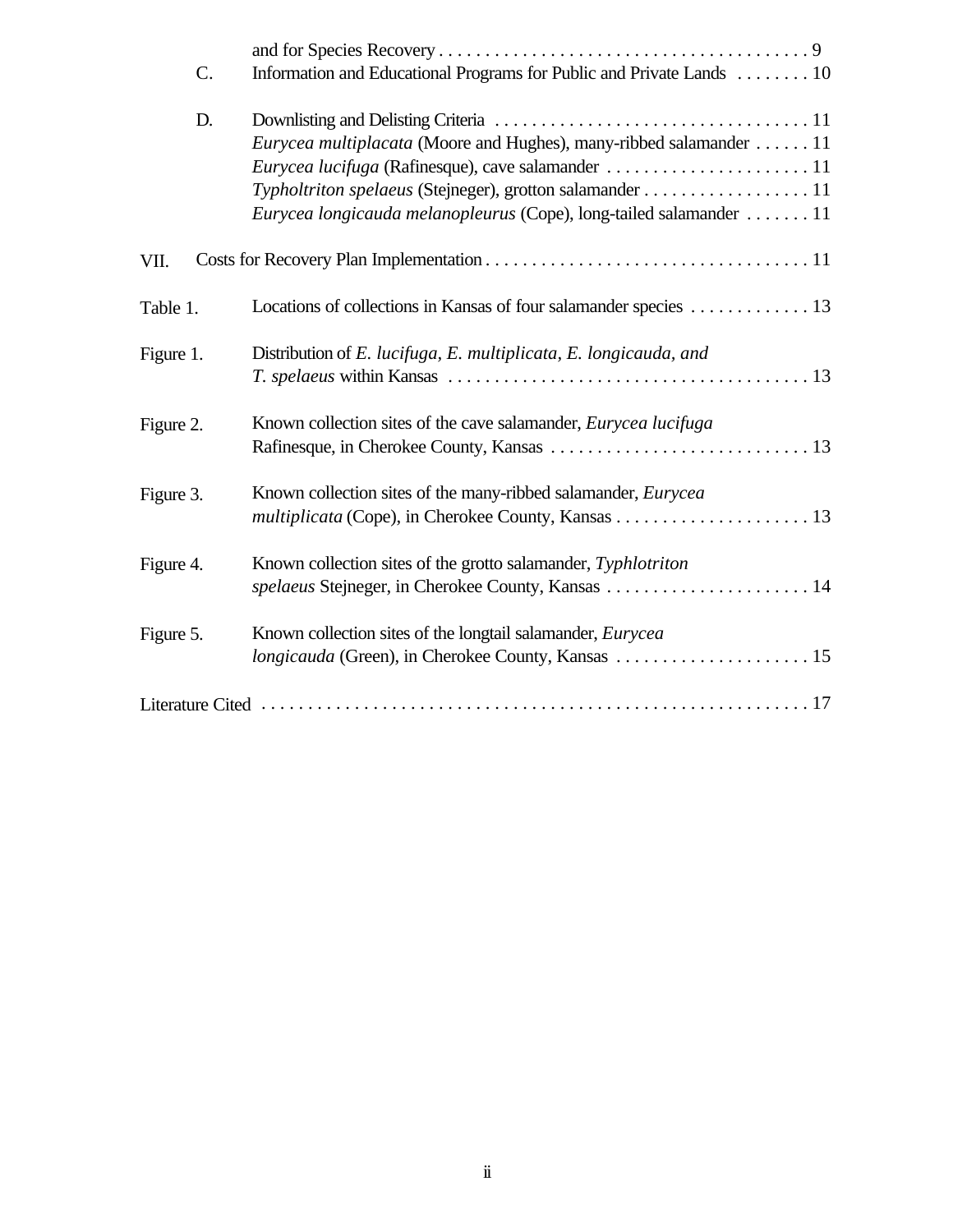#### **I. Introduction**

This plan addresses the recovery needs of four salamander species known in Kansas only from Cherokee County. These salamanders are the cave salamander, *Eurycea lucifuga* (Rafinesque); many-ribbed salamander, *Eurycea multiplicata griseogaster* (Moore and Hughes); grotto salamander, *Typhlotriton spelaeus* (Stejneger); and the longtail salamander, *Eurycea longicauda melanopleura* (Cope). The first three species are currently listed as endangered in Kansas while the latter is listed as threatened (K.A.R. 115-5-1 and 115-5-2).

This plan, as governed by K.A.R. 115-5-4, outlines specific strategies and methods to recover and eventually delist these four salamander species.

# **II. Species Accounts**

**A.** Cave Salamander, *Eurycea lucifuga* (Rafinesque)

# **1. Taxonomy and Description**

**Original Description**: Eurycea lucifuga Rafinesque, 1822:3. Type-locality, "near Lexington," [Fayette County, Kentucky]. Holotype not known to exist. Collector, a "Mr .Crockett" (Hutchison 1966).

**Taxonomic Discussion:** The species was also described as "*Spelerpes lucifuga* (Rafinesque 1832). Cope (1890) deduced the *E. lucifuga* was a synonym for *E. longicauda* and therefore erected a new name, *Gyrinophilus maculicaudus* Cope. The species wastransferred byHay(1891) to the Genus *Spelerpes.* The endingwas changedfrom*maculicaudus*to *maculicauda* byBlatchley(1897). Mittleman (1942) reduced the organismto *E. longicauda lucifuga.* Neill (1954) provided evidence to refute Mittleman (1942). No recognized subspecies exist.

**Description:** Adult cave salamanders vary from dull yellow to orange to a bright orange-red color. Black, ovalshaped spotsranging from1 to 3 mm in size are found on dorsal and lateral areas of the trunk and tail. Younger specimens often tend to a yellowish ground color. Large adult specimens often have darker sides and lower spots mayfuse. The underside is yellowand lack spots. Average snout-vent length for males is 60 mm; for females 62 mm. The largest Kansas specimen had a snout-vent length of 69 mm (Collins 1993). Eye diameter is about equal to snout length. Legs, though slender, are well developed withfour digits onthe forelimbs and five short toes webbed at the base on the hind limbs. A detailed description of eggs, larva, and adults has been published (Hutchison, 1966:24.1.) Melanistic populations do occur (Grobman 1943) but are not reported from Kansas.

# **2. Historical and Current Distribution**

The species is found in limestone areas notably near and in cave areas, from southern Indiana and southwestern Ohio, through Tennessee, and into northern Georgia and Alabama. It occurs easterly to portions of Virginia and West Virginia and westward through southern Missouri and northeastern Oklahoma. It is found in Kansas only in Cherokee County in the southern corner of the state.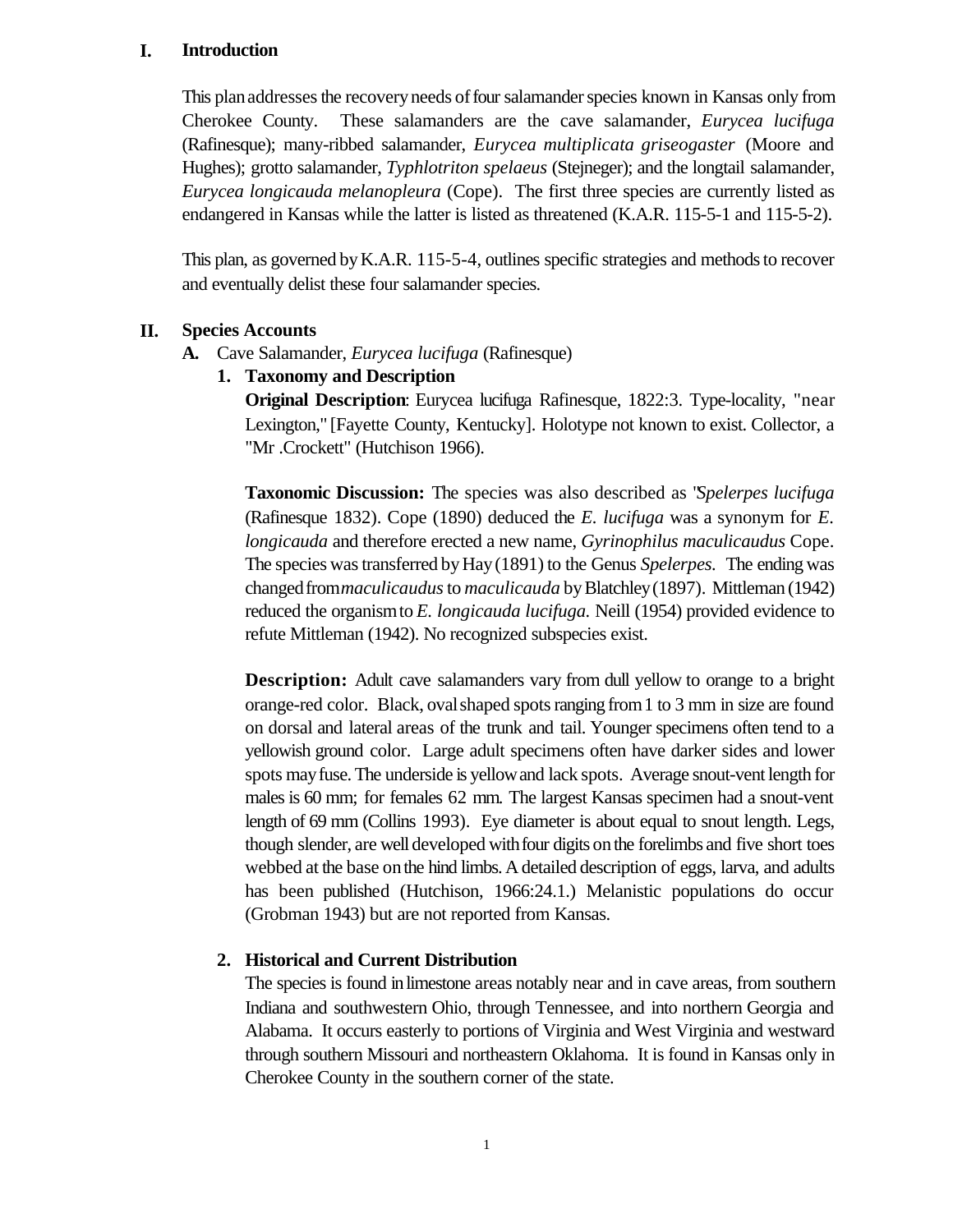Collins (1993) summarizes occurrences of collections and sightings of cave salamanders in Cherokee County. The Kansas Biological Survey lists six records of occurrence for *E. lucifuga.* Most notable among occurrence data is Schermerhorn Park located approximately one mile south of Galena on the east side of Kansas Highway 26. Schermerhorn Cave located in the park has provided many observations of the cave salamander (Rundquist and Collins 1977; Collins 1982; Beard 1986; Young 1986; Taggart 1992).

While most occurrences have been documented in caves they also occur in springs (Collins 1982; Lorraine 1983) however, cold springs near caves usually provide the most optimalhabitat(Lorraine 1983). The cave salamander is described as occupying the twilight zone of caves, crevices in limestone rocks around springs, and beneath rocks and logs in moist forested areas near caves (Collins 1993). In Schermerhorn Cave, an adult cave salamander was located 2,400 feet from the cave entrance (see Collins 1993).

Locations of known collection sites were tabulated (Table 1, Figure 2).

# **3. Species Associations**

All four species of salamanders addressed in this report have been found in Schermerhorn Cave and are known to occupy similar habitats (Young and Beard 1993). However, Hutchison (1958) and Meyers (1958) suggest microhabitats differ between*E. lucifuga* and *E. longicauda* and maylead to competitioninfluencing local distribution.

Collins(1982) reported observing *Typhlotriton* larvae, *Rana catasbeinna, Eurycea longicauda* and *E. lucifuga* in the same spring. The same organisms were recorded on a visit to Schermerhorn Park Cave

(Collins 1982). It would appear that all four salamander species may occur in some instances at the same locations in Cherokee County .

# **4. Population Sizes and Abundance**

From examining records, it appears no quantifiable population estimates exist for this species at known sites of occurrence. However, numbers of specimens observed at sites were often recorded (Table 1). Juvenile and adult observations were often delineated. Loraine (1983) conducted observations ofsevensitesfor *E. lucifuga.* He observed twenty-one specimens in Schermerhorn Cave; two adults at a second site; thirty-seven specimens at a third spring emanating from limestone crevices, including juveniles; and a total of four adults in one small cave on five visits. Taggart (1992) observed thirty-three specimens inSchermerhornCave. Asthe cave salamanderoften seeks crevices and hiding places, exact population counts are difficult. Observed numbers at night in varying locations may reflect relative populations levels.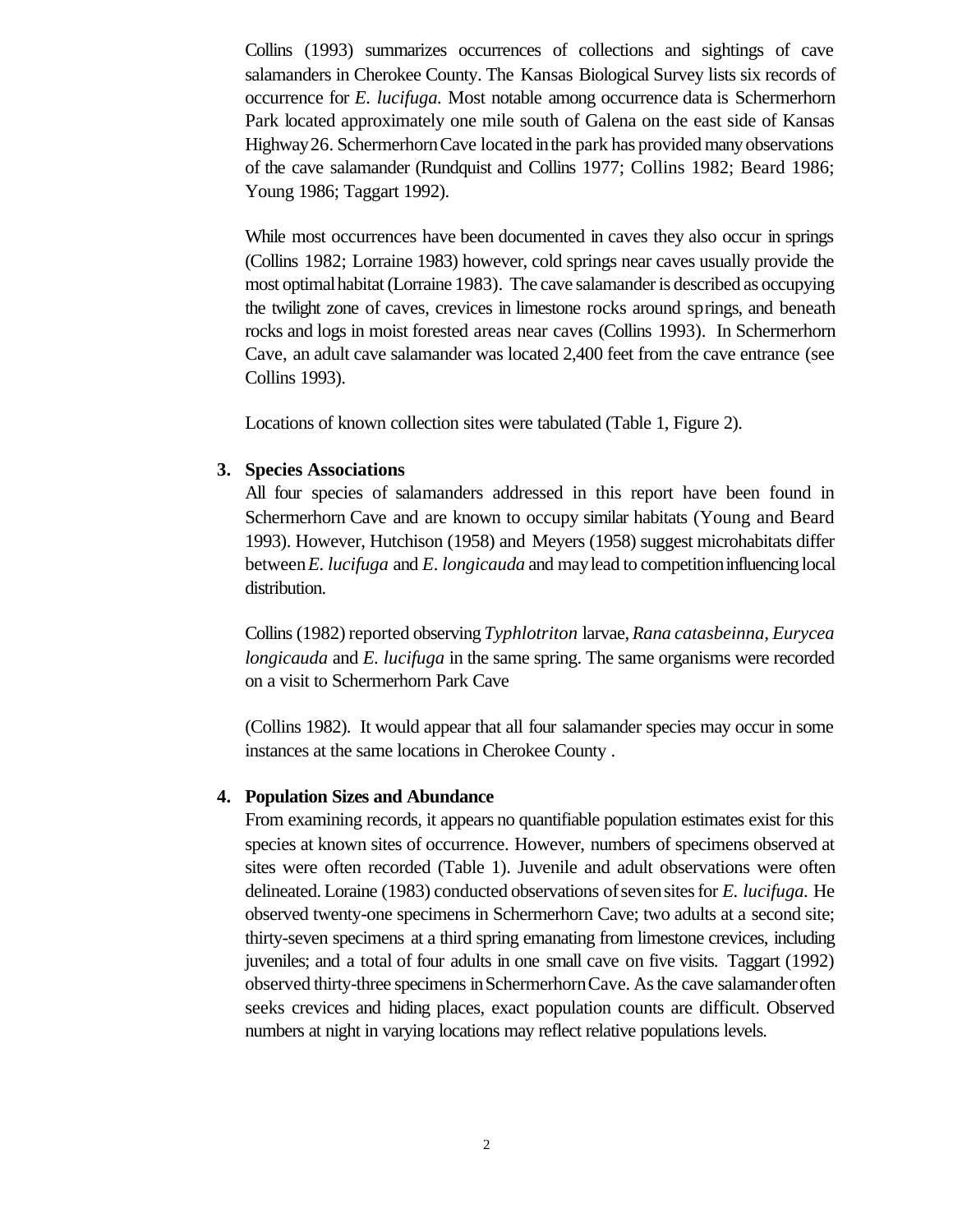### **5. Reproduction**

For Kansas, Collins (1993) reports that breeding may occur twice a year from October to May. No known courtship activity has been described for Kansas populations. Females lay between 50-90 eggs, which attach to submerged rocks in cave streams. Newly hatched larvae are approximately 10 mm in length and cannot withstand strong currents (Myers 1958). Maximum length of larvae is reported to be 58 mm. Eggs and larvae occur only in waters of caves or springs emanating from caves.

### **6. Food and Feeding Requirements**

Collins (1993) and Collins et al. (1995) report an exclusive diet of insects for the cave salamander .

#### **B. Many Ribbed Salamander** *Eurycea multiplicata griseogaster*

#### **1. Taxonomy and Description**

**Original description:** *Eurycea griseogaster* Moore and Hughes, 1941:139. Typelocality, "Swimmer's Creek, near its junctionwiththe Illinois River , 10 miles north of Gore, Sequoyah County , Oklahoma." Holotype, Chicago N at. Hist. Mus. 37832, adult female, collected by Aaron Seamaster, 3 May 1940. *Eurycea multiplicata griseogaster:* Schmidt, 1953:55. New combination; based on personal communications with H.A. Dundee. (From Dundee 1965:21.1).

**Taxonomic discussion:** The form of the many ribbed salamander occurring in Kansas is a subspecies withthe commonname gray-bellied salamander .Two forms exist with the many-ribbed salamander, *E. multiplicata multiplicata* (Cope ) occurring more southerly in north central Arkansas and ranging through west central Arkansas into southeast Oklahoma. The gray-bellied salamander occurs from south central Missouri to northwest Arkansas. Interestingly, Dundee (1965 :21.1) does not show the range into Kansas or extreme northeast Oklahoma. Intergrades are known.

**Description:** The adult is characterized by a brown middorsal stripe bordered by a dark line on each side. Sides are flecked with silvery-white marks. Ventor is pale gray to yellow with large patches of dark pigment. Larvae reach 106 mm in length. Neotony is reported from some cave populations (Dundee 1965:21.1).

#### **2. Life History and Ecological Information**

Little is known of this species in Kansas. Ireland (1970) collected the only known specimens ( all larvaes ) from a single site in Schermerhorn Cave spring in Cherokee County. Collins (1993) reports internal fertilization with breeding occurring from October to June. Larvae are gilled and occur in cave waters or loose gravel of springs. Larvae may metamorphose into adults or remain neotenic. It is speculated that the diet consists of small invertebrates.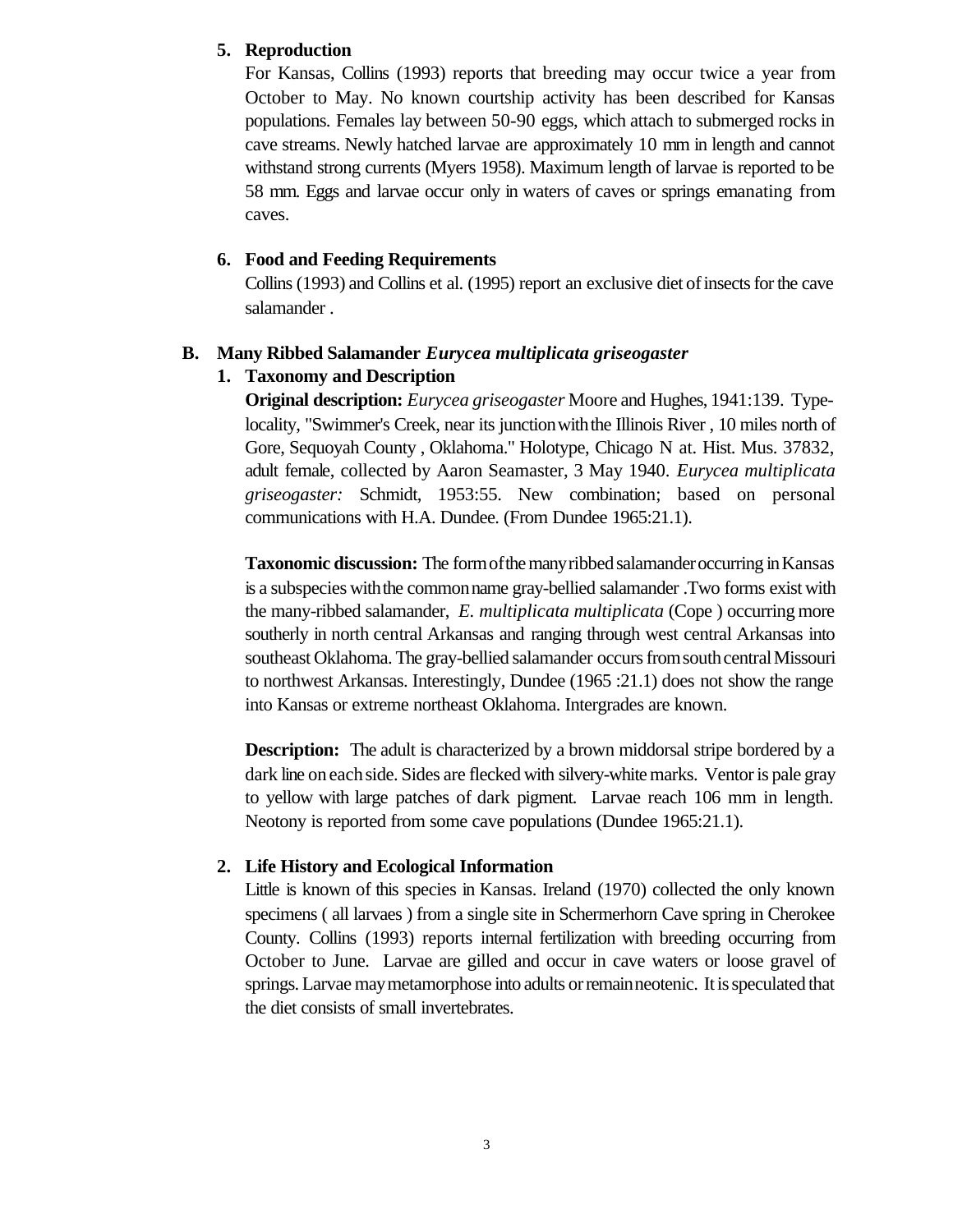# **C. Grotto Salamander** *Typhlotriton spelaeus* **Stejneger**

# **1. Taxonomy and Description**

**Original description:** *Typhlotriton spelaeus* Stejneger, 1893:116. Type-locality, "Rock House Cave, [Barry County], Missouri." Holotype, U.S. Nat. Hist. Mus. 17903, collected 24 July 1891, by F.A. Sampson. No subspecies are described (Brandon 1965).

**Taxonomic discussion:** Two species of Grotto salamanders are described: *T. spelaeus* and *T. nereus. T. nereus* designation is suspect. Dowling (1957) synonymyzes it with *T. spelaeus. T. nereus* is described as exhibiting neotony and having 20 -21 trunk vertebrae; while *T. spelaeus* has 19 (Bishop 1944).

**Description:** Usual adult size is between 45-55 mm, snout to vent. Total length for adults rangesfrom 75-121 mm (Collins 1993). The tail makes up 54 percent of total length. The salamander has very small eyes as an adult, often fused shut. The head is broad and flattened. Dark pigment uniformly distributed over the dorsum provides a light flesh to brownish purple color.

# **2. Life History Information and Habitats**

This specimen as an adult, is restricted to cave interiors. Larvae however can be found in streams and springs on the surface.

The Kansas Biological, Survey (2000) records list seven locations of occurrence in Kansas. Most collections of specimens have been made in Schermerhorn Cave and spring. Several other locations include spring-fed pools, springs along Shoal Creek, pools near Riverton, and even two ponds in a pasture.

Schermerhorn Cave has been the site of several collections and observations. Collins (1982) found larvae in the twilight zone as well as a nearbyspring. Beard (1986) and Young (1986) found larvalspecimens farinto the cave interior. Lorraine (1983) found larvae in the cave as well as in a roadside spring below a forested slope. Rundquist and Collins (1977) estimated 5 to 10 larvae per square meter of the stream at SchermerhornCave. Most recently, collections by Taggart (1992) confirm the grotto salamander's continued presence.

The smallestlarvaeknownwere23 mm. Transformation to adults occurs between 85- 96 mm. Eyes of larvae are functional but degenerate. Only one adult specimen has been collected in Kansas, all others being larvae (Collins 1993). Collins (1993) speculates that this species most often occurs in the state in a sexually mature larval form.

Courtship and egg deposition have not beenobserved inKansas nor have food habits been investigated. Clarke (1970) speculates that food items consist of small aquatic invertebrates.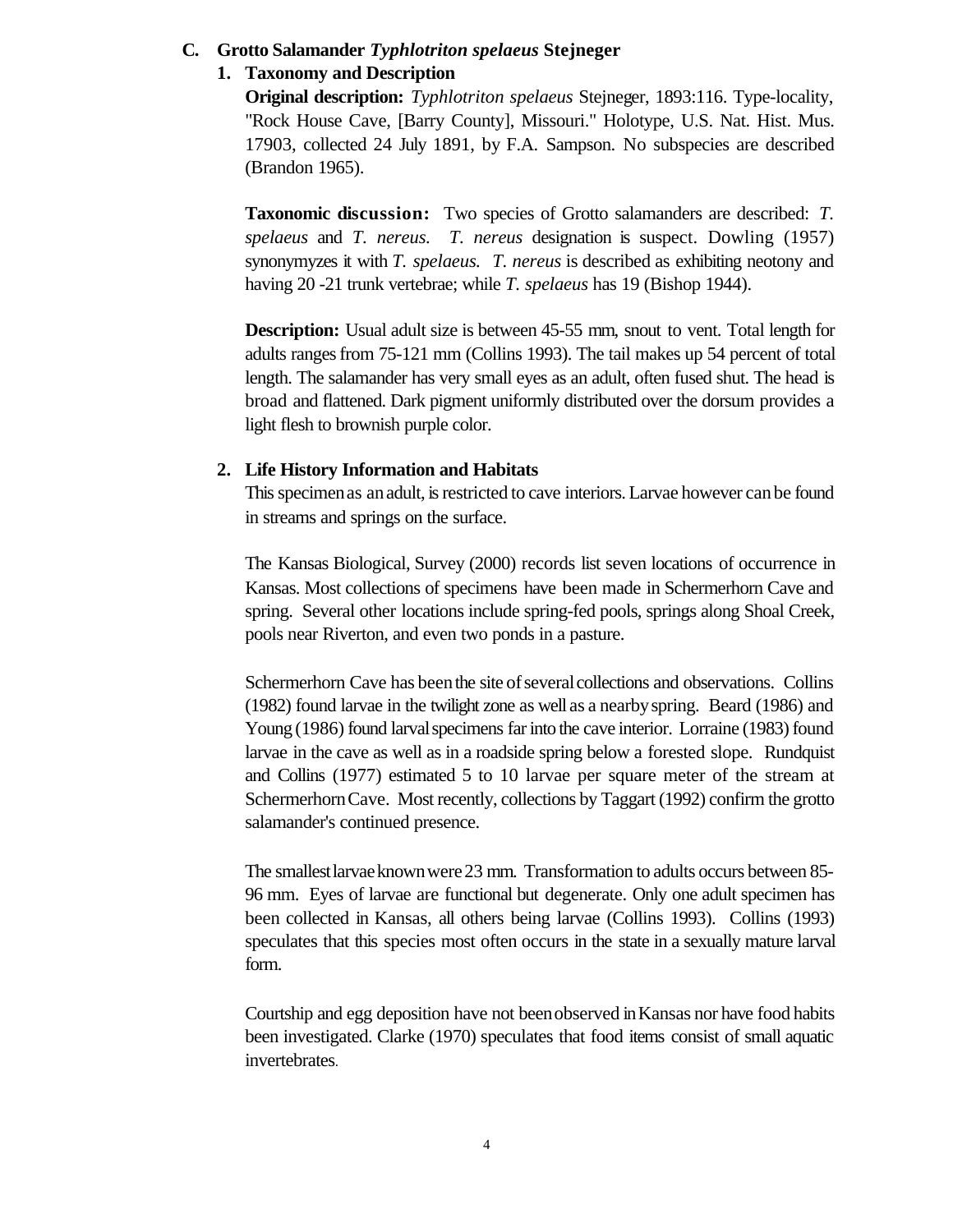#### **D. Long-tailed Salamander**

#### **1. Taxonomy and Description**

**Original Description:** *Eurycea longicauda* (Green) S(alamandra) *longicauda* Green, 1818:351. Type-locality, New jersey," restricted to the "vicinity of Princeton" by Schmidt (1953:33).

No type known to exist. *Eurycea longicauda* Stejneger and Barbour, 1917:19. New combination.

# **Kansas Form**

*Spelerpes melanopleurus* Cope, 1893:383. Type-locality, "Railey's(Riley's?)Creek, one of the head tributaries of the White River," Missouri, Syntypes: Acad. Natur. Sci. Philadelphia 10456-60 (10457-10459, examined by author, are recently transformed individuals that do not show adult color pattern). (Ireland 1979).

*Spelerpes stejnegeri* Eigenmann, 1901: 189, Type-locality, "Rock House Cave [Barrie County], Missouri." Location of holotype unknown. "Co type" (parotype) Mus. Comp. Zool. 2551 identified by author as *E. 1. melanopleura.*

*Eurycea melanopleura:* Stejneger and Barbour , 1917: 19. First use of combination.

*Eurycea longeicauda melanopleura:* Bishop, 1943:428. First use of trinomial.

**Taxonomic Discussion:** Three subspecies on *Eurycea longicauda* are recognized: *longicauda, melanopleura,* and *guttollineata.* Intergrades between *E. l*. *melanopleura* and *E. lucifuga* are known from Arkansas (Smith 1964). Some records of various reported intergrade of subspecies have been examined without consensus.

**Description:** *E. l. melanopleura* is reported to be the smallest form of this species; the largest specimen examined by Ireland (1979) being 64 mm SVL. Collins (1993) describes the largest Kansas specimen having an S-V length of 55 mm and a total length of 143 mm. Collins (1993) describes the salamander as very slender; with fourteen or less vertical grooves between front and hind limbs, and dark areas positioned laterally running fromthe snout to the tail. Black spots on the dorsal surface may be in rows or appear irregular. Belly is dull white or pale yellow.

# **2. Historical and Current Distribution**

The species, *E. longicauda,* occurs from southeast Kansas and northeastern Oklahoma across northern Arkansas and southern Missouri all the way to the east coast of the U.S., northward to southern New York and southward through Mississippi, Alabama, and Georgia.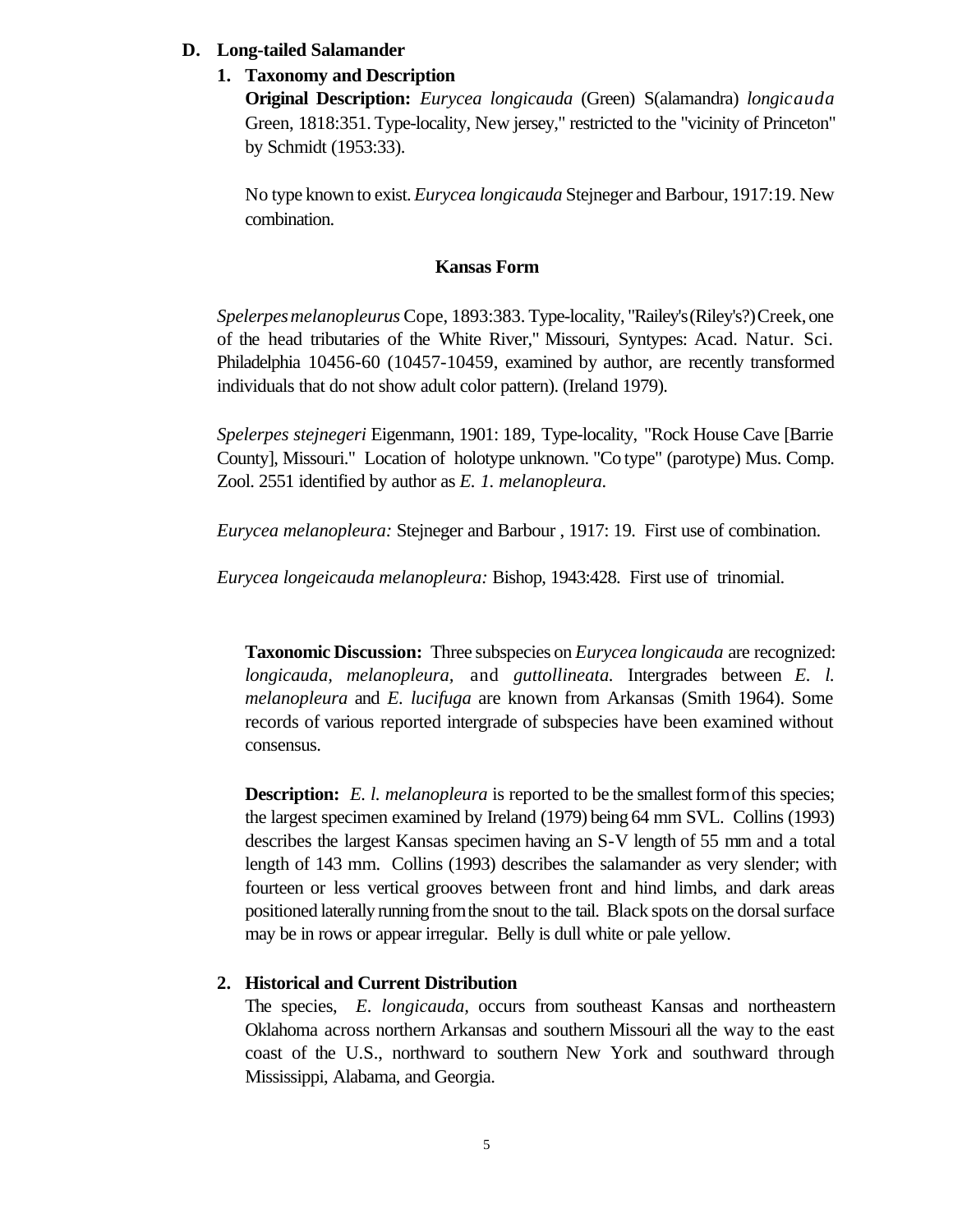The form found in Kansas, *E. l. melanopleura,* is limited in distribution to those portions of Kansas, Arkansas, Oklahoma, and Missouri which are made up by the BostonMountains and the Ozark Plateau. The subspecies occurs eastward in westcentral Illinois where its range overlaps with *E. l. longicauda.* Intergrades of these forms occur in this area and eastern Missouri.

Distributions inKansas are limited to Cherokee Countywhere its occurrence has been reported in streams, under the ground, or incaves depending on temperature (Collins 1993). Collins (1993) describes Kansas collections and reported sites are plotted (Figure 5).

# **3. Life History Information**

Population data is lacking in Kansas and food habits for Kansas individuals have not been reported, however Collins (1993) indicates invertebrates such as spiders probably comprise *E. I. melanopleura* diets.

Breeding occurs from November to February. Internal fertilization results in approximately 90 eggs being laid on the underside of rocks, in single rows.

Larval individuals metamorphosize at seven months and larvae possess gills. Habitat of the larvae appear to be in streams.

#### **III. Ownership of Species' Habitats**

Ofsignificance, Schermerhorn Cave is located within a city park owned by the cityofGalena, Kansas. The cave and its management are overseen by the Kansas Department of Wildlife and Parks. The U .S. Fish and Wildlife Service has provided support in a number of maintenance activities associated with the cave. Most other areas of occurrence for all listed species are on private land.

# **IV. Potential Threats to Species or their Habitats**

Collins et al. (1995) suggests groundwater contamination and human disturbance as the primary threats to allspecies and habitats reviewed in this report. Because locations of occurrence are often in areas of rock outcrops, the threat of land disturbance by development is somewhat minimized. However, development in more upland areas which contribute to recharge of springs and cave springs is of concern.

Generally stream banks and associated rock outcrops containing springs are areas not utilized for any particular purpose (Collins 2000, personal communication). Such areas could be afforded long term protection through fencing and in some cases, conservation easements.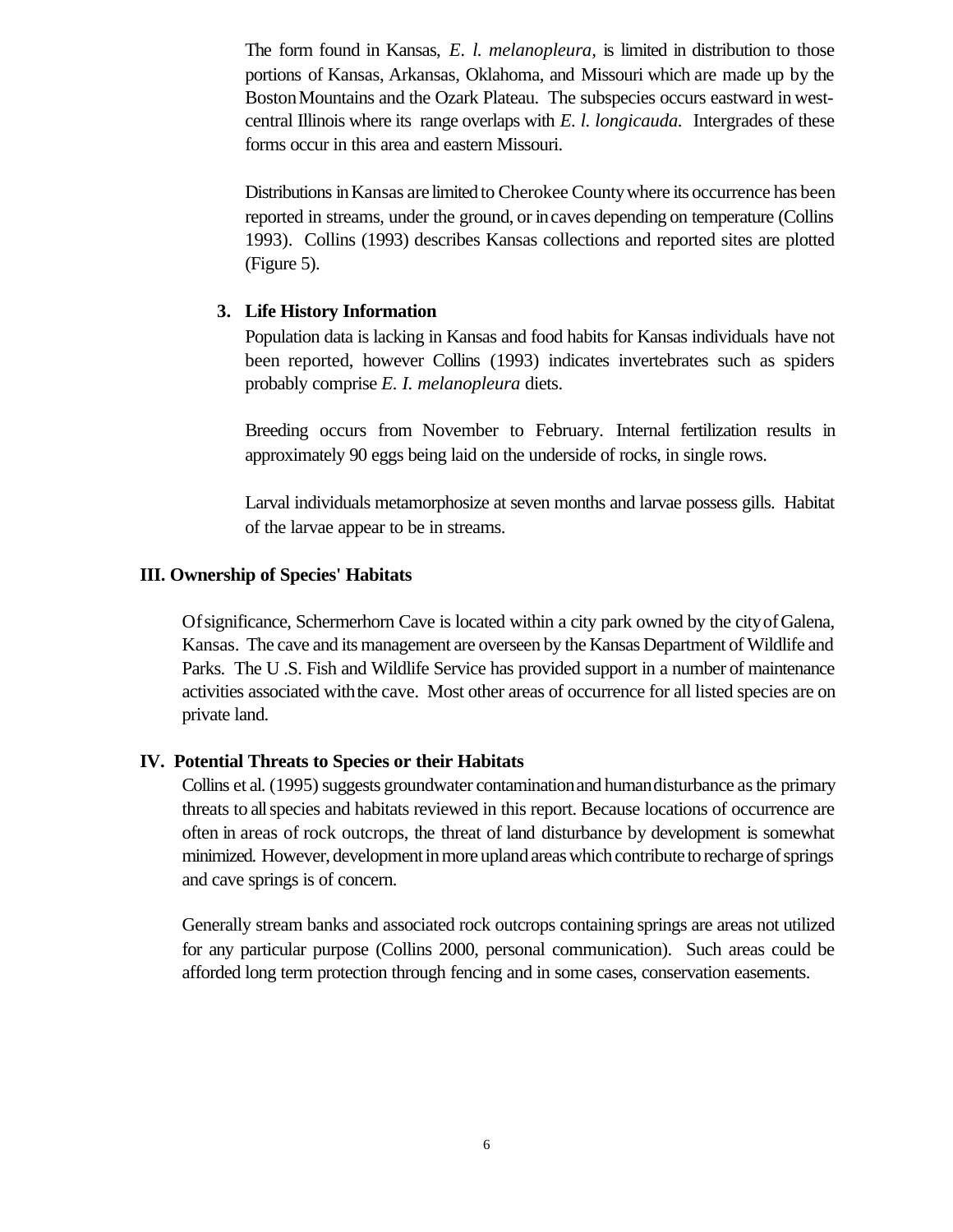# **V. Protective Laws**

# **A. Federal**

A number of federal laws may be of use in the protection of these species and their habitats. Most notably the U .S. Army Corps of Engineers administer a permit program under Section 404 of the Clean Water Act. This governs fill placed into streams and stream realignment projects. Section 401 of the Clean Water Act provides for state review of water quality impacts from such activities and while authorized by federal law is administered bythe Kansas Department ofHealthandEnvironment (KDHE). KDHE also issues NPDES permits from point source discharge. The U.S. Fish and Wildlife Coordination Act provides for review and comment of both state and federal agencies concerning fish and wildlife impacts for any federal or nonfederal project which is approved by a federal agency that serves to impound, deepen the channel of, or otherwise control, pollute, or modify waters of the U.S. for any purpose whatsoever. Other federal laws may be relevant in specific instances. For review of applicable major federal laws affecting Kansas fish and wildlife, see Layher (1985).

# **B. State**

# **1. Permitting Requirements**

Several state statutes, regulations and procedures may be invoked related to habitat alteration associated with the four species ofsalamanders. K.A.R. 115-5-1 and 2 list species, which are declared to be threatened and endangered. K.A.R. 115-15-3 provides for a permit system including review of habitat alterations. The permit program and review system is administered by the Kansas Department of Wild1ife and Parks. This allows for the critical review of projects potentially affecting salamander habitats. Based upon the review, projects may be accepted, modified, or revoked.

Various permit requirements of other agencies require permits if such developments alter stream discharges; request dam construction, or alter streams and/or floodplains. Most such requirements come under the scrutiny of the Division of Water Resources of the State Board of Agriculture. Permits applied for through this office are sent out to be reviewed by KDWP as a result of the Water Projects Coordination Act, which was designed to simplify the state's overall permitting systems and allow fish and wild1ife interest review. Projects identified as potentially impacting a threatened or endangered species would require appropriate permits as well as from KDWP .

KDWP has entered into several Memorandum of Understandings (MOU's) with other agencies, notably the Kansas Department of Transportation, which aids in the identification of road and bridge projects in areas with threatened or endangered species. This MOU has been in force for years and was recently revised February 2000.

Many other permit systems may be activated through a variety of agencies. For a comprehensive review see Monda et al. (1992).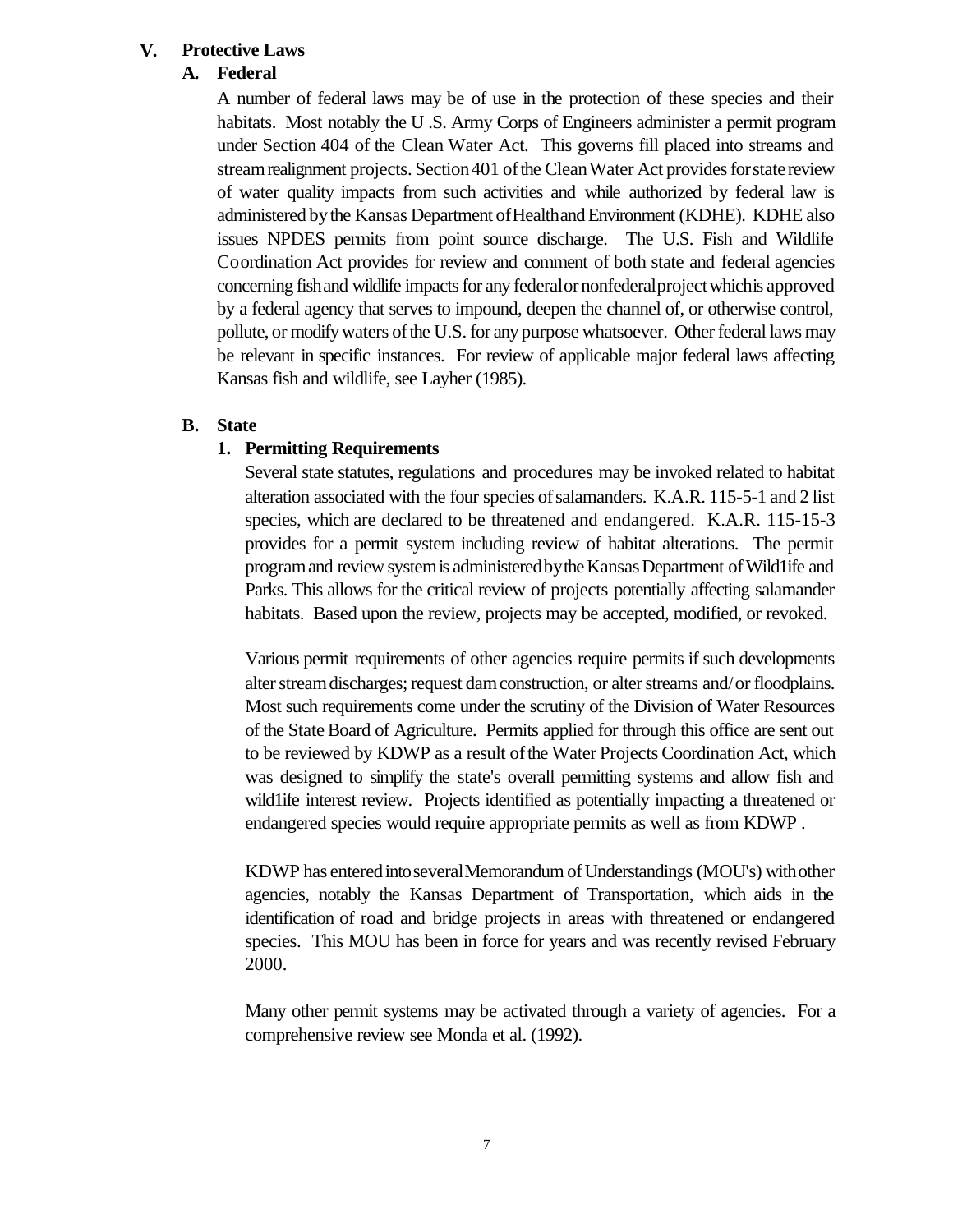# **2. Critical Habitat Designation**

The Kansas Department ofWild1ife and parks has designated the following locations as critical habitat for the four salamander species discussed herein as follows:

For *Typhlotriton spelaeus; Eurycea multiplicata griseogaster;* and *Eurycea lucifuga:* All caves and associated spring flows within that portion of Cherokee Countylyingsouthand east of a line beginning at the Kansas-Missouriborder junction with U.S. Highway 66 at Sec.  $13$ , T34S, R23E, then extending westerly and southerly along

U.S. 66 to the Kansas -Oklahoma border at Sec. 14, T35S, R24E. For *Eurycea longicauda melanopleura:* All suitable wetlands, waters, and moist woodland bottomlands occurring within that portion of Cherokee Countylyingsouthand east of a line starting at the Kansas-Missouri border at Kansas Highway 96 in the Southeast *1/4* Sec. 12, T33S, R23E, then extending west along K-96 to its junction with U .S. Highway 26 at the northeast comer Sec. 18, T33S, R23E, then south along K-26 to its junction with U .S. Highway 66 at southeast corner Sec. 18, T34S, R23E, then south , and west along U .S. 66 to the Kansas -Oklahoma border at Sec. 14, T33S, R24E.

#### **VI. Recovery Criteria**

#### **A. Additional species information needs**

#### **1. Biology -life history**

Of the four species discussed in this report, none are listed federally as threatened or endangered. The range in Kansas however is quite restricted to a small area overlying the Ozark Plateau and represents an edge of the range of each species reviewed. There is currently a paucity of data to clearly indicate that population or range reductions for these species have occurred in Kansas. However, Lorraine (1983) notes several previous locals of occurrence no longer contain suitable habitats for noted salamander species. Collins et al. (1995) indicates "human disturbance and groundwater pollution in Cherokee County limestone caves and in streams flowing outside these caves have caused a decline in populations of these amphibians in Kansas". This is reported for all four species.

Generally, similar information is needed for the cave salamander, longtail salamander, and grotto salamander in Kansas. Little is known of the distribution of the species except that they are restricted to the Ozark Plateau. Most collections have occurred over the years at the same locales sampled time and again. Therefore, an intensive surveyoftributaries ofShoal Creek and the Spring River are needed. It is suspected that many springs, seeps, crevices, and small caves exist which may provide habitat for this species.

Little life history details of Kansas populations of these species have been studied. A paucity of information exists ranging from courtship, food habits, age distributions to microhabitat use. We would recommend a comparative ecology study of the three species, especially at a locale where all three occur such as Schermerhorn Cave.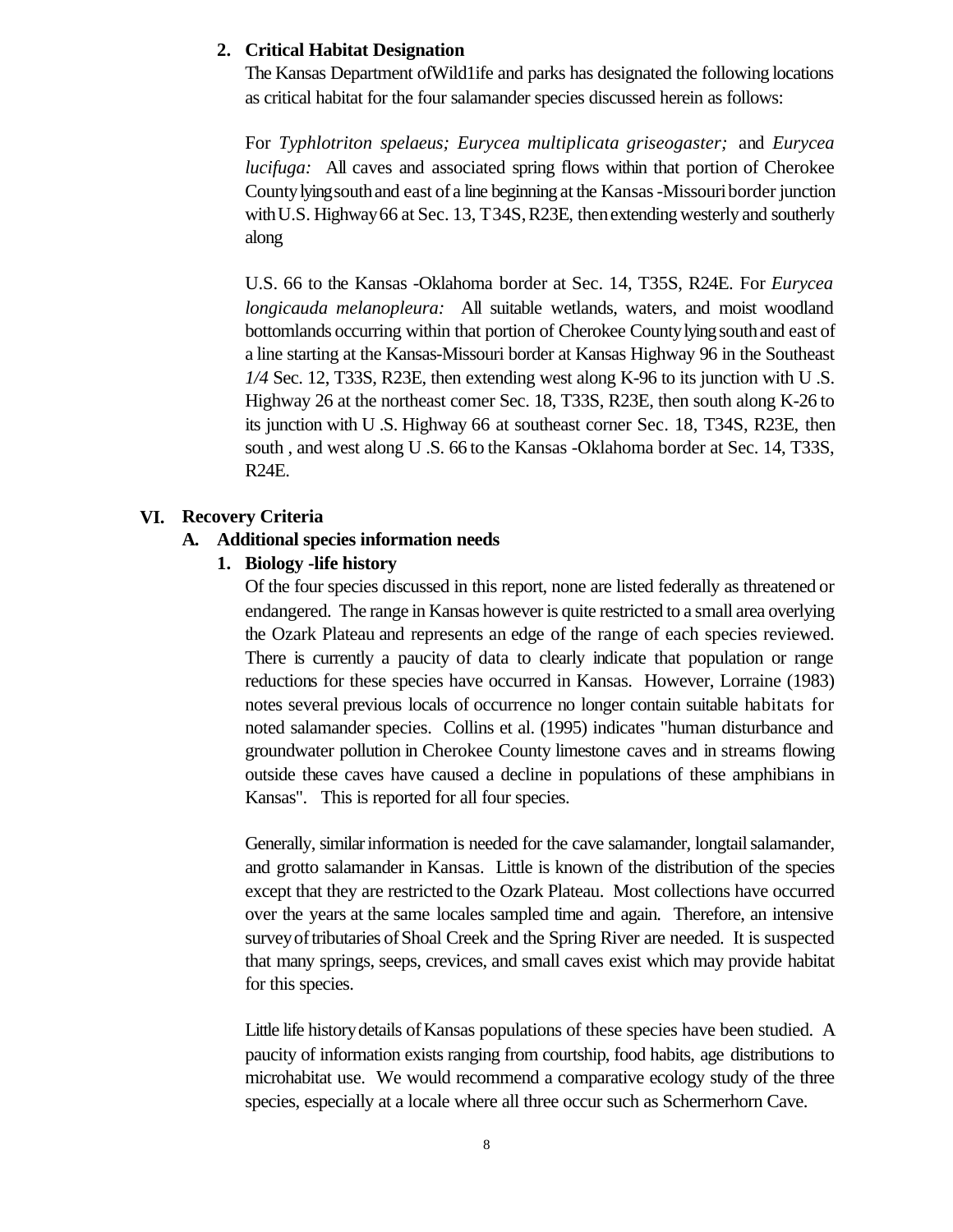With regards to the many-ribbed salamander (graybelly salamander) in Kansas; the most urgent requirement is documentationofoccurrence. While previously listed as a Kansas resident, the few specimens collected by Ireland (1970) appear suspect, and may represent misidentified larval forms of another species (Collins 2000, personal communication). Reviews are currently underway and publication of this information and proper identification of the larval specimens will soonbe forthcoming. It appears that this species may not actually occur in Kansas, however until specimens are reviewed and positively identified, the only recorded location currently showing the species existence is given on page 28, which is now suspect.

# **B. Management activities for maintaining species populations and for species recovery**

- **1.** Areas ofknown collections for all species discussed should be reviewed for eligibility of enrollment in EQIP, WHIP or similar programs. EQIP can often pay up to 90% of the cost of fencing and other practices to protect sensitive stream-type habitats. Springs, seeps, and associated environs should be eligible for such assistance. Identifiable streams without riparian corridors are eligible for Conservation Reserve Program continuous signups to revegetate stream banks (CP 21).
- **2.** Recharge areas for cave streams should be identified, especially that of Schermerhorn Park Cave.
- **3.** Once identified, a program to educate the public as to the cave's uniqueness should be implemented. This could perhaps be approached through media, schools, 4-H clubs, etc.
- **4.** An effort to clean the recharge area of items which might contribute to nonpoint source pollutionand contaminationofthe underground stream passing through Schermerhorn Cave should be implemented.
- **5.** The crevice or drain in the twilight area of Schermerhorn Cave should be evaluated by a competent archeologist to determine if it is natural or man- made. If man-made, sealing this drain would produce pooling in the twilight zone and afford increased salamander habitat and continuity from cave to outside streamflow transition.
- **6.** Kansas should gain representation in the Karst Ecosystem Support Team. This is a team designed to work across state borders and contains members from the U .S. Forest Service, the U .S. Fish and Wildlife Service, the National Park Service, state wildlife agencies, state heritage commissions, universities, and the Nature Conservancy . Chairman of the group is currently Ms. Ray Nilus, U .S. Fish and Wildlife Service, Ecological Services Office, 1500 Museum Road, Suite 105, Conway, AR 72032 (phone 501-513-4472). This group formulates avenues to address research needs and management opportunities across the Ozark Plateau.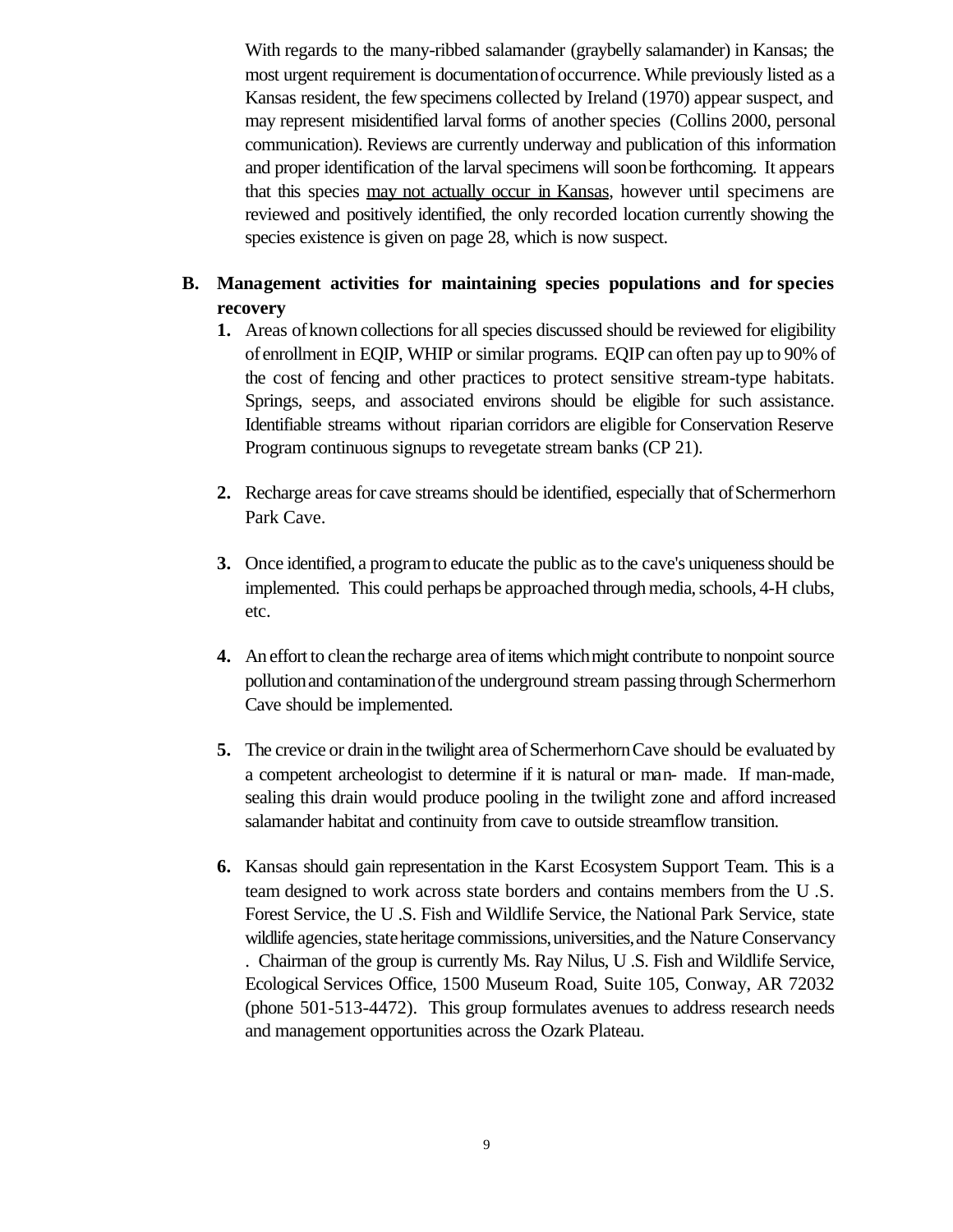**7.** The State of Kansas (KDWP) should request assistance from the Nature Conservancy regarding implementation of items 1 through 5. This organization currently employs a biologist to address protection of Ozark caves across the Springfield Plateau. While current efforts are restricted to this plateau future plans include expanding to the other two plateaus of the Ozarks. This expansion should include that portion of Cherokee County where the discussed salamanders occur. This organization has already conducted community cleanup days in recharge areas, implemented conservation techniques on private lands, and protected karst habitatsinOklahoma, Arkansas, and Missouri. For further information contact:

Western Ozarks Karst Ecosystem Project Tim Snell, Project Director The Nature Conservancy P .0. Box 222 Winslow, AR 72959

**8.** All habitats and locales of occurrence identified in an intensive survey (see VI. A) should be evaluated as to potential disturbance. Due to the rocky stream banks and nature of areas where these organisms occur, it may be that 1ittle threat from agricultural land use exists. All areas identified should be evaluated for potential enrollment in a conservation easement program which would allow landowners to retain all private property rights including control of trespass, but afford habitat protection in perpetuity. Easements may be paid for or donated and used as tax deductions. The tax credit program available for sensitive species (K.S.A. 79-32,203) should be employed as applicable for this area and these species.

# **C. Information and educational programs for public and private lands**

- **1.** Provide brochures or informational leaflets to landowners, cities, and schools near areas of or in areas potentially affecting habitat of the three salamanders discussed in this report known to exist in southeast Kansas.
- **2.** Encourage local individual and group (biology classes, 4-H clubs, etc.) to participate in a plan to adopt certain areas of known salamander populations. Activities could include cleanups of cave recharge areas, fencing, etc.
- **3.** Relay results of surveys in report form to other agencies in Kansas engaged in permitting activities that may affect habitats of the salamanders .
- **4.** Provide reports and brochures for public awareness to the Cherokee County ConservationDistrictand USDA office to encourage and accelerate conservationplan development on farms containing suitable habitat or known salamander populations.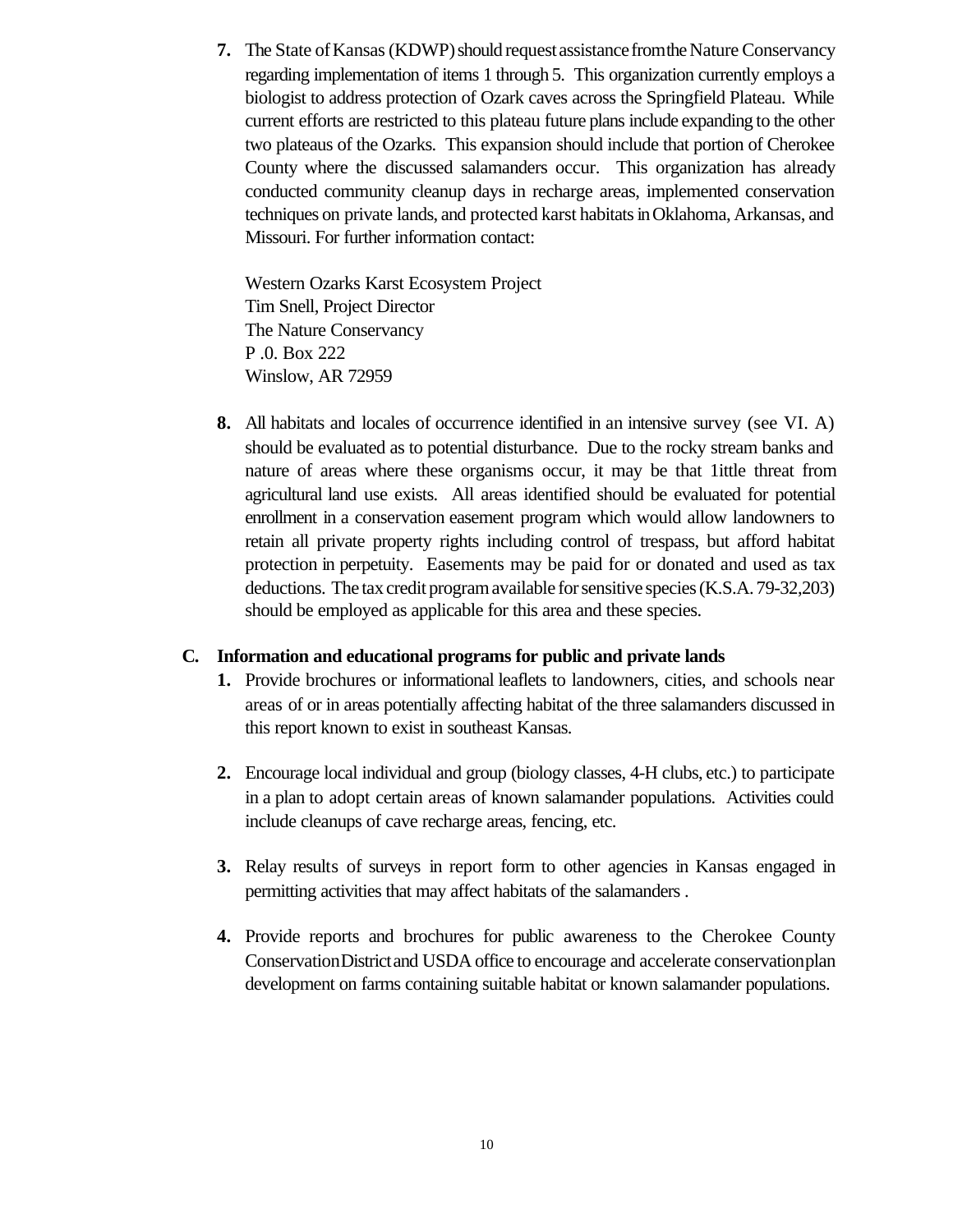#### **D. Downlisting and delisting criteria**

#### *Eurycea multiplicata* **(Moore and Hughes), many-ribbed salamander**

This species appearsto be listed as occurring in Kansas based upon misidentification of larval specimens and has only been reported from Schermerhorn Cave (Collins 2000, personalcommunication). As soon as results of analysis of species are reported in the literature verifying the misidentification, this speciesshould be removed from all lists: endangered, threatened, and species in need of conservation (SINC) as no known records of occurrence exists other than the misidentified individuals. This can be executed in 2001.

#### *Eurycea lucifuga* **(Rafinesque) , cave salamander**

#### *Typhlotriton spelaeus* **(Stejneger), grotto salamander**

These two species have been reported formapproximately sevenlocations each. We would recommend that after the intensive survey (see VI. A.l.), if twenty or more locations of occurrence are documented, that the respective species be downlisted from endangered status to threatened. If 80% of conservation easements or areas are enrolled under EQIP or related plans (at least 16 such sites), the species should be downlisted to SINC status. If populations remain with no habitat degredation after five years, the respective species should be removed from all lists. The survey could be completed in 2002. Conservation program implementation should be accelerated in 2002 after survey results are available to depict sites of occurrence. Habitat surveys should be completed in 2006 to document any changes to habitats over the five year period.

#### *Eurycea longicauda melanopleurus* **(Cope), long-tailed salamander**

Thisspeciesis currently listed as threatened by Kansas statutes. It has beenreported at nearly 14 sites in Cherokee County. If after survey results, the species occurs at upwards of twenty locations, it should be downlisted to SINC status, if 80% of the sites or 16 locations have protective measures applied suchas conservationeasements or appropriate farmplanprograms. After a five year period, sites should be sampled to ascertain continued occurrence. If allsites continue to harbor the species, it should be removed from SINC status. Conservation program implementation should be accelerated in 2002 after survey results are available to depict sites of occurrence. Habitat surveys should be completed in 2006 to document any changes to habitats over the five year period.

#### **VII. Costs for Recovery Plan Implementation**

Life history informationfor all four salamander species addressed in this report are needed for Kansas populations. The most urgent need is a survey of streams, caves, seeps and ponds within the designated critical habitat area. Such a survey would require \$10,000 to \$15,000 to complete.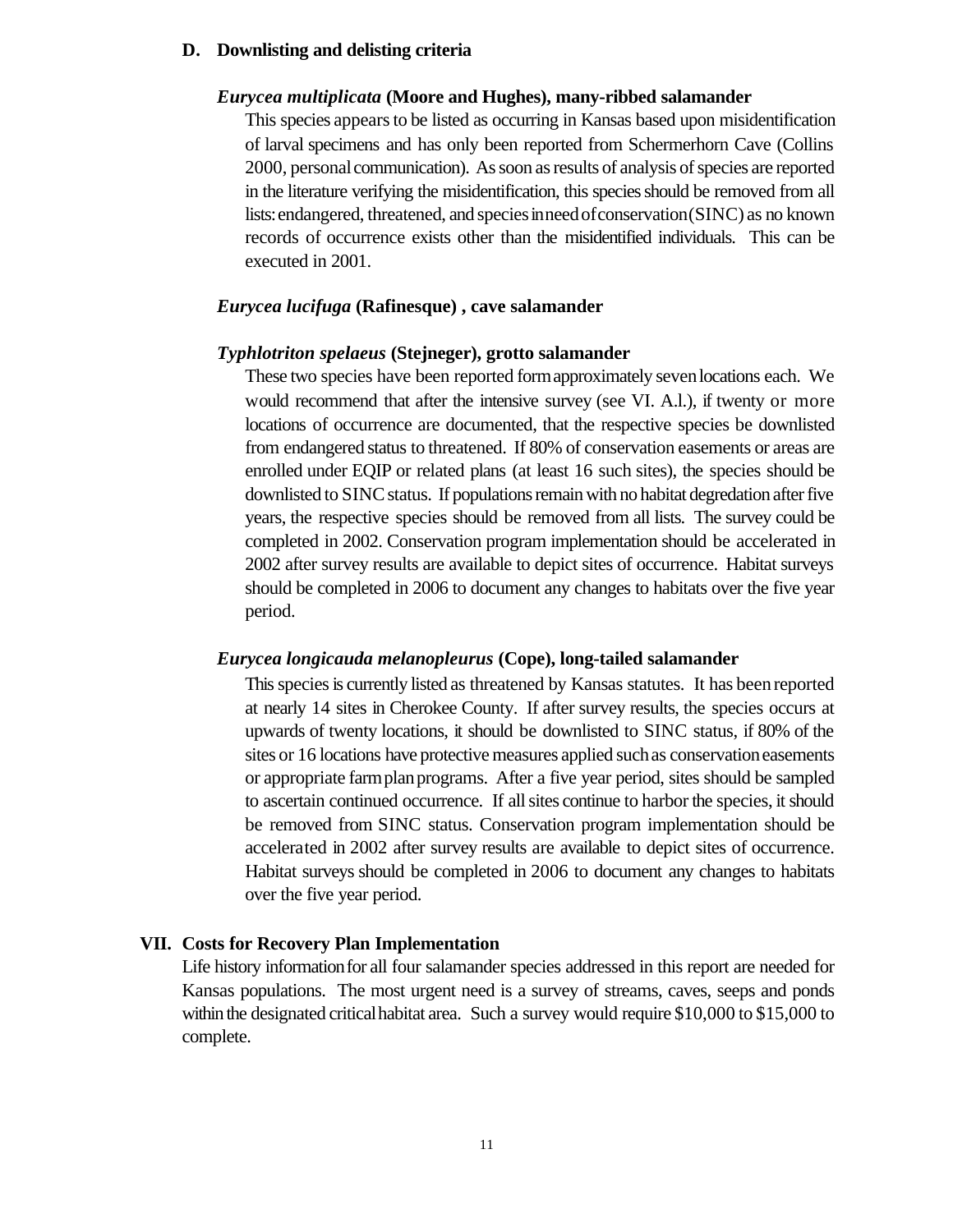Life history and comparative ecology studies for the species, once locations of populations were identified, could be completed for approximately \$10,000 utilizing a graduate student(s) from local universities.

# **The following costs are estimated for management activities listed by numbers corresponding to items found in section VI. B.**

- **Item 1**: No additional costs. KDWP personnel can coordinate and cooperate with the district conservationist to utilize existing USDA programs to protect habitats.
- **Item 2:** Costs not estimated.
- **Item 3:** Costs could be part of existing KDWP programs in the area and duties assumed by local personnel.
- **Item 4:** Volunteer efforts could be fostered to conduct cleanups within the recharge area with coordination performed by local KDWP personnel.
- **Item 5:** Primary costs would be for a competent individual to examine this cave area and determine if the drain is natural or man-made. Costs to seal this drain have not been estimated.
- **Item 6:** This representation by Kansas would not require finances except for travel to attend meetings. This should be a duty assigned to an existing KDWP or related agency individual.
- **Item 7:** This item reflects a coordination role which can be accomplished with existing agency personnel.
- **Item 8:** This evaluation of sites of occurrence would be conducted most easily as a part of the survey for sites of occurrence. If done in this manner it would not require additional funds.

#### **Costs for items listed under Section VI. C are as follows:**

- **Item 1:** Color brochures can be developed and printed for approximately \$1,500 per 1,000 brochures.
- **Item 2:** Encouragement of local group participation in conservation efforts should be an ongoing task of locally stationed KDWP personnel.
- **Item 3:** The distribution of survey results to offices conducting work potentially benefiting or disturbing salamander habitats is not expensive. Related entities should be coordinated with and receive reports in mailings.
- **Item 4:** These costs would be limited to distributionof materials whose costs to develop have already been estimated.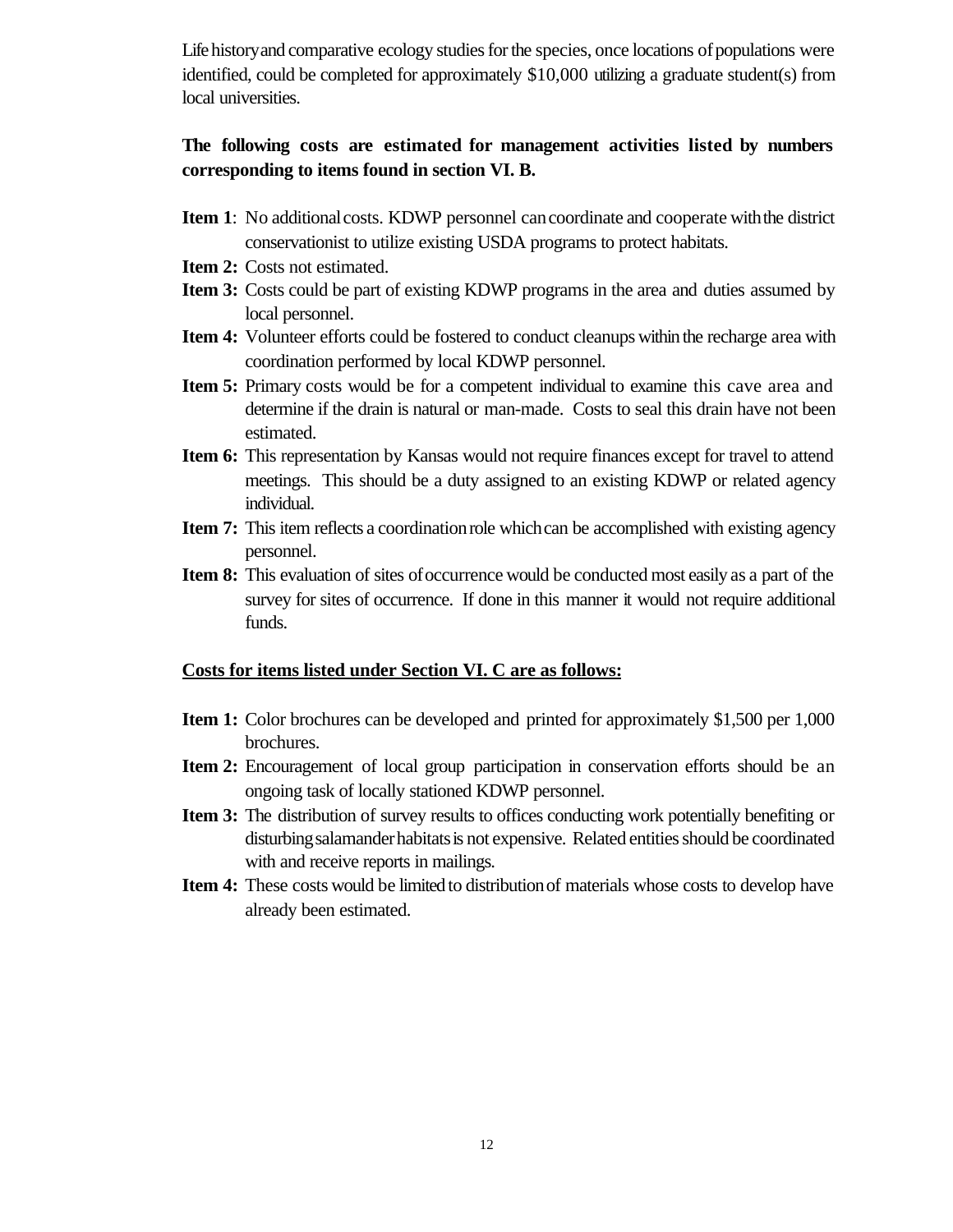#### **Literature Cited**

- Bishop, Sherman, C. 1943. Handbook of salamanders: the salamanders of the United States, of Canada, and of Lower California. Comstock Publ. Co., Ithaca, New York. xiv + 555 p.
- Bishop, Sherman C. 1944. A new neotenic plethodont salamander, with notes on related species. Copeia, 1944:1- 5.
- Blatchley, W. S. 1897. Indiana caves and their fauna. Ann. Rept. Dept. Geol. Nat. Resources, Indiana, for 1896, pp. 121- 212.
- Brandon, Ronald A. 1965. *Typhlotriton, T. nereus,* and *T. spelaeus.* CAT AMER AMPHIB REPT .: 20.1 -20.2
- Clarke, R. F. 1970. Salamanders in Kansas and vicinity. Kansas School Nat. 16(4): 1- 16.
- Collins, Joseph T. 1974. Amphibians and reptiles in Kansas. Univ. Kansas Mus. Natur. Hist. Public Ed. Ser.  $(1):x + 283$ .

\_\_\_\_\_\_\_\_\_\_\_\_\_\_\_.1982. Report to the Kansas Fish and Game Commission on the status of three amphibians in southeastern Kansas. Kansas Fish and Game Contract 46 Final Report.57 pp.

\_\_\_\_\_\_\_\_\_\_\_\_\_\_\_, S. L. Collins, J. Hork, D. Mulhern, W. H. Busby, C. C. Freeman, G. Wallace, 1995. An illustrated guide to endangered and threatened species in Kansas. Univ. Kansas, Lawrence, KS. 140 pp.

1993. Amphibians and reptiles in Kansas. Third edition, revised. Univ. KS. Mus. Of Nat. Hist., Nature in Kansas series No.13. 397 pp.

\_\_\_\_\_\_\_\_\_\_\_\_\_\_\_.2000 Personal communication.

- Conant, Roger. 1975. A field guide to reptiles and amphibians of eastern and central North America. Second Edition. Houghton Mifflin Co., Boston. xviii + 429 p.
- Cope, Edward D. 1890. On a new species of salamander from Indiana. Amer. Nat., 14:966- 967. Dowling, H. G 0 1957. A review of the amphibians and reptiles of Arkansas. Occas. Papers Univ. Arkansas Mus., (3):1- 51.
- Dowling, Herndon G. 1957. A review of the amphibians and reptiles of Arkansas Occas. Papers Univ. Arkansas Mus., (3):1- 51.
- Dundee, Harold A. 1965. *Eurycea multiplicata.* CAT AMER AMPHIB REPT. :21.1-21.2.
- Eigenmann, C.H. 1901. Description of a new cave salamander *Spelerpes stejnegeri,* from the caves of southwestern Missouri. Trans. Amer. Microscope. Soc. 22:189 -194.
- Green, Jacob .1818. Descriptions of several species of North American Amphibia, accompanied with observations. J. Acad. Natur. Sci. Philadelphia 1(2):348 - 359.
- Grobman, A. B. 1943. Notes on salamanders with the description of a new species of *Cryptobranchus.* Occas. Paper Mus. Zool. Univ. Michigan, (470): 1- 12.
- Hay, 0. P. 1891. Note on *Gyrinophilus maculicaudus* Cope. Amer. Nat., 25:1133 -135.
- Hutchison, Victor H. 1958. The distribution and ecology of the cave salamander, *Eurycea lucifuga.* Ecol. Monogr., 28:1- 20.
- Hutchison,Victor H. 1966. *Eurycea lucifuga.* CAT AMER AMPHIB REPT.: 24.1- 24.2.

#### **Literature Cited** (Continued)